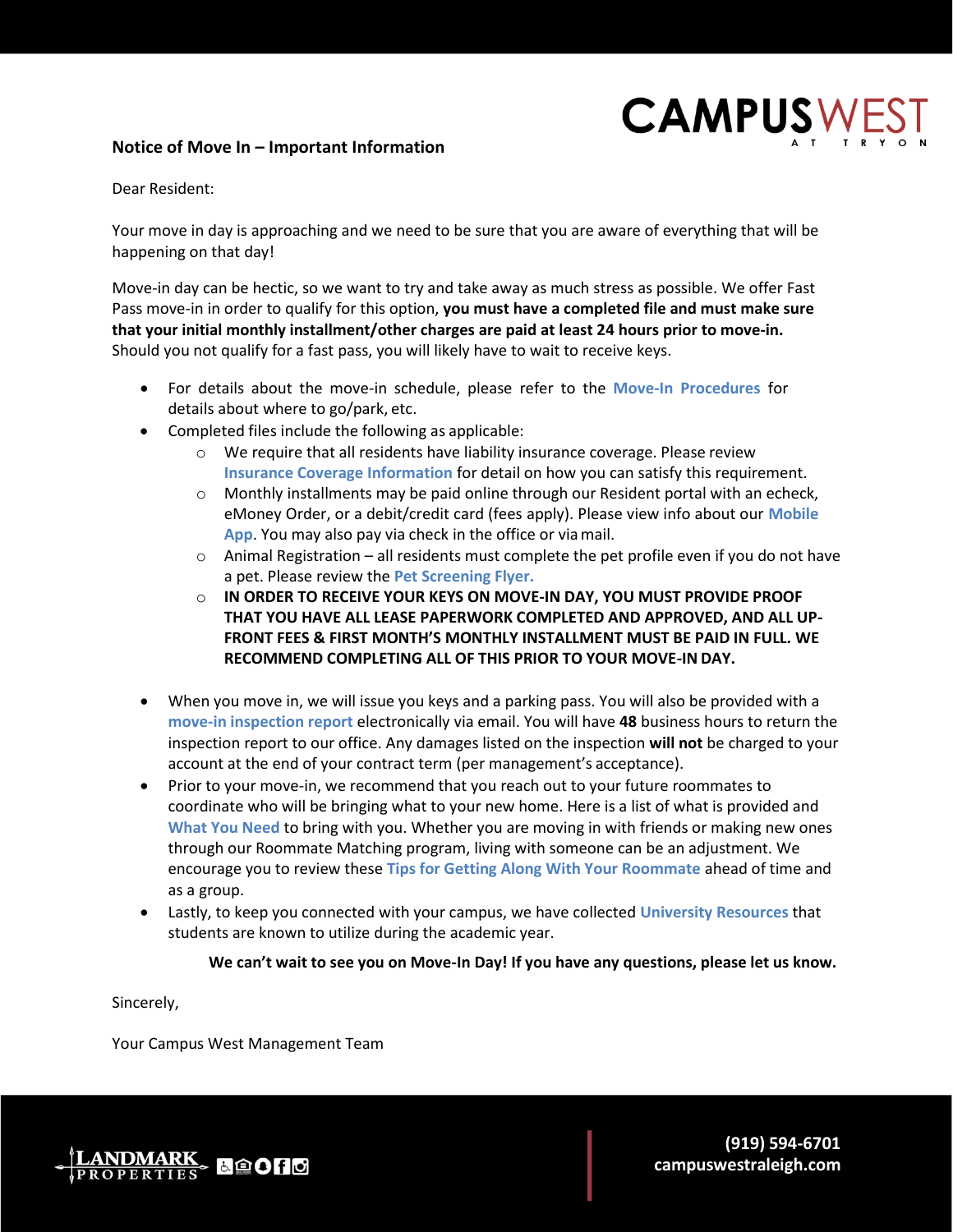

# **MOVE IN PROCEDURES**

Your move in day is approaching and we need to be sure that you are aware of everything that will be happening on that day!

## **What to Expect on the Move-In Day:**

- Please arrive at the community *no earlier than 12:00pm*. When you arrive, please come to University Village 2505.The address is **2505 Red Lodge Pl, Raleigh, NC 27603**. Please park at community clubhouse building.
- On move-in day, we will verify that the full month's installment, fees, and any outstanding paperwork is complete before giving out keys. Keep in mind we will only accept certified checks, no cash nor money orders. Please be sure all fees and your 1st month's installment are paid on time as it will ensure your unit is secure and you are ready for move in day.
- When you move in, we will issue you keys and a parking pass. You will receive an electronic move-in inspection report in your resident portal. You will have 48 business hours to submit the inspection report online. Any damages listed on an inspection will not be charged to your account at the end of your contract.
- Important Tip: The first number in your unit number is the floor number and the second number in your unit number is the building.

**If you have any questions about missing paperwork, amount you owe, etc., please contact our office at 919-594-6701 or [info@campuswestraleigh.com.](mailto:info@campuswestraleigh.com)**

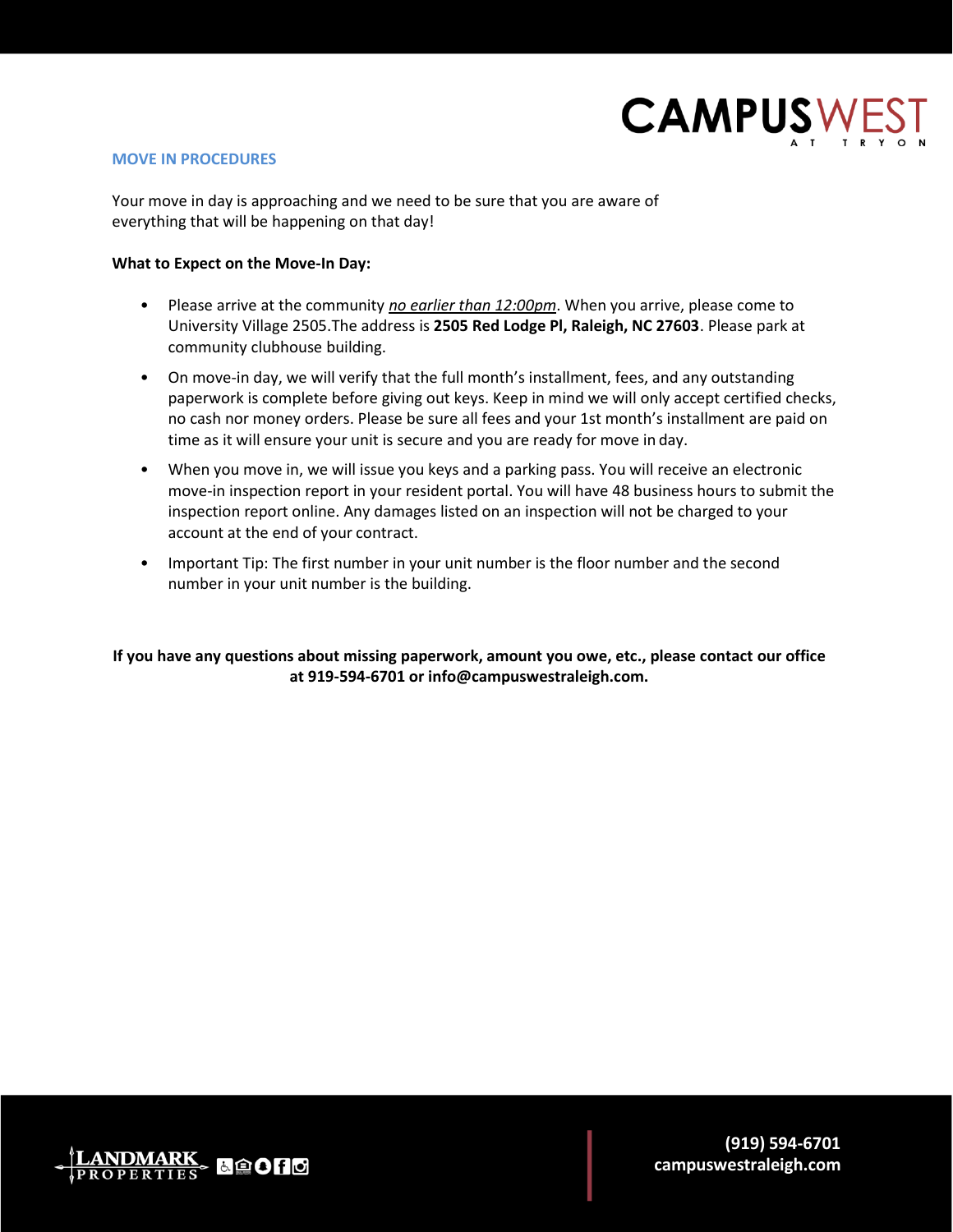

# **RESIDENT LIABILITY INSURANCE OPTIONS WHAT YOU NEED TO KNOW**

As a condition of our housing contract we require all residents to carry liability insurance (\$100,000) for damage to the landlord's property during the term of their lease.

To satisfy this housing contract requirement you have two options:

#### Option 1: Do nothing - you will be automatically enrolled in the Landlord Liability Protection Program

You pay the monthly fee together with your monthly installment. (See complete details below.) This does not cover your personal belongings. Cost: \$12.00 per month

Option 2: Purchase liability insurance from a licensed agent and provide proof of coverage

Having liability insurance should meet your housing contract requirement. Cost: Depends on your provider and applicant's creditworthiness, among other factors.

#### **Landlord Liability Protection Program Details**

#### Policy Coverage: \$100,000 Legal Liability for damage to landlord's property.

The coverage provided by the Landlord Liability Protection Program meets the minimum requirements of the housing contract. The policy covers only your legal liability for damage to the landlord's property (covered losses include fire, smoke, explosion, water damage, or backup or overflow of sewer, drain, or sump) up to \$100,000.

Monthly Cost: \$12.00 Per Month

Policy Details: All claims should be reported to your Community Manager. Please review the Insurance Addendum to the housing contract for further information on our insurance requirements and for additional important disclosures about the coverage we will acquire and bill you for if you do not provide us with proof of insurance you buy yourself.

This policy is not personal liability insurance or renters insurance. The policy does not cover any of your personal belongings, additional living expenses, or liability arising out of bodily injury or property damage to any third party. If you are interested in these additional coverage(s), you should contact a licensed insurance agent or insurance company of your choice.

Please Note: You are under no obligation to participate in the resident liability program. You may satisfy the housing contract requirement by obtaining a personal liability insurance or liability insurance policy from an insurance agent or insurance company<br>of your choice and providing proof of coverage (a copy of the declarations page) for the du WE URGE YOU TO SPEAK TO A LICENSED AGENT OR BROKER ABOUT YOUR OPTIONS.

Resident Liability Insurance Program is administered by Property Owners Protection Insurance Company, LLC | (949) 269-1410 | Admin@popicllc.com

LANDMARK

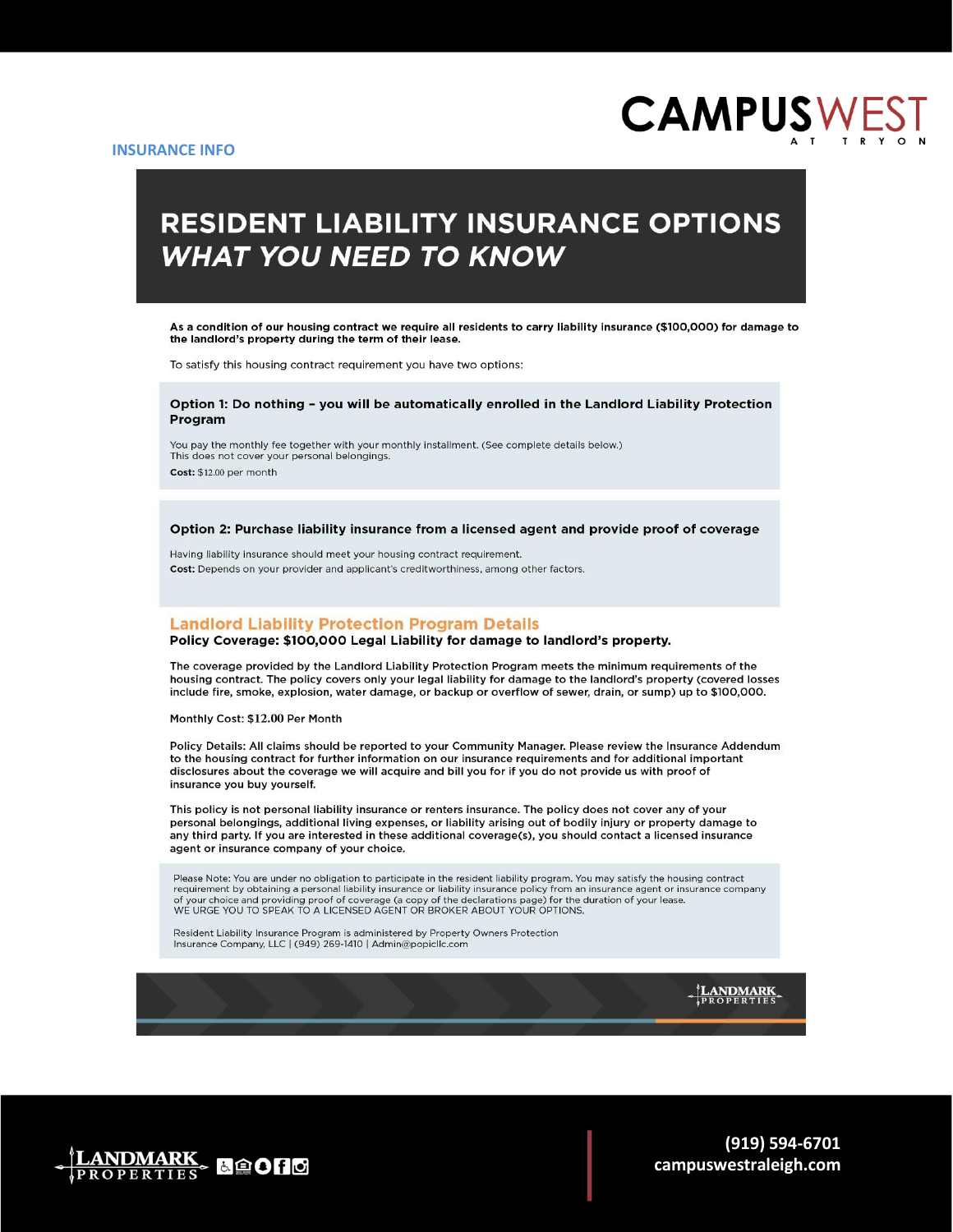

# Don't let paying rent slow youdown!

One new app Resih nrF'ortal Mobil cñn rrd the the time and effort it takes to pay rent, submit maintenance orders, or reach out to our property management team!







#### Download ResidentPortal Mobile from the App Store today! rp



# Voice Pay



# One-Tap Pay



**Rent Notify** 

**Photo Pay** 



#### **Contact Property**



#### **Maintenance Requests**



#### Messages



And Much More!

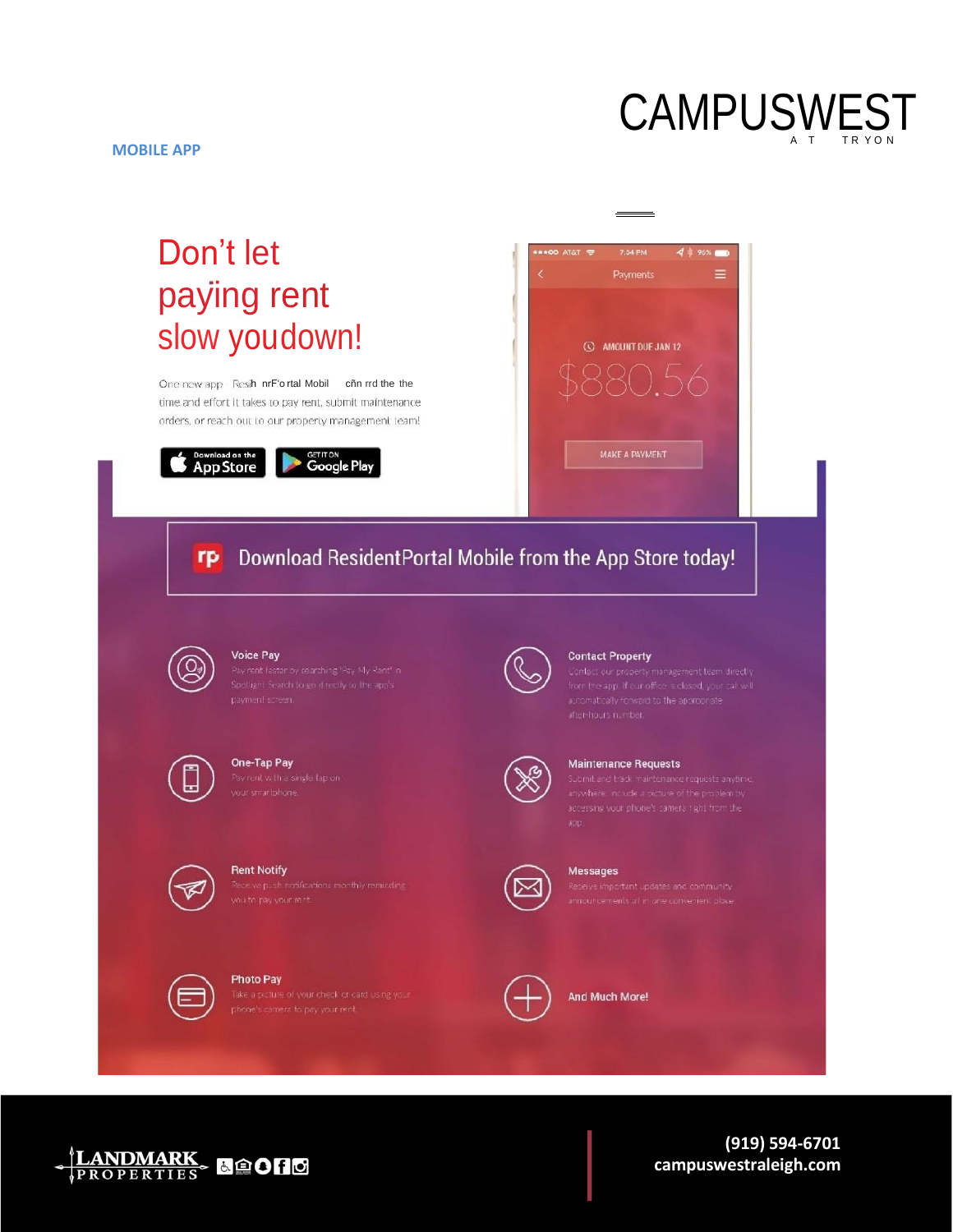#### **PET POLICY**

# **CAMPUSWEST**



# **CAMPUSWEST**

We encourage healthy and responsible pet interactions for all residents, and we strive to create a community that welcomes everyone and ensures a petresponsible environment. We use a thirdparty pet application service that is simple and secure while storing your pet's information in one place.

#### This service makes it easy for

Pet/Animal Owners to share their animal records with their Housing Provider, pet groomers, doggy daycares, dog walkers, pet sitters, vets, pet friendly hotels, and more.

#### **PRICING**

- . \$20 for an individual Pet Profile
- No charge (\$0) for an Assistance **Animal Accommodation Request**
- . No charge (\$0) for a No-Pet profile

All profiles are active for one year upon completion.

#### **HOW TO MAKE A PROFILE**

Note: Individuals without pets must complete the online affidavit, while Pet/Animal Owners should gather the following to start:

- Vaccination Records
- Microchip Information
- Photos of Your Pet

#### 1. Visit this link:

#### https://campuswestraleigh.petscreening.com/

- 2. Review the policies and click the 'Start' Here' button for No Pets, Household Pets, or Assistance Animals.
- 3. Enter your contact information, read and accept the Terms of Service, and click 'Create Profile'.
- 3. Pet/Animal Profile: Click on each section within the pet profile to enter details, upload photos and attach documents. No Pet/Animal Profile: Complete the affidavit questionnaire.
- 4. Pet Profile: Click 'Proceed to Payment' at the top of the profile, enter payment details and submit. Animal Profile: Click 'Submit for Review'

at the top of the profile. No Pet/Animal Profile: Click 'Finish' at the top of the profile.

5. Your active profile will be shared automatically with your housing provider.

© PetScreening 2020. All rights reserved. All trademarks are the property of their respective owners.

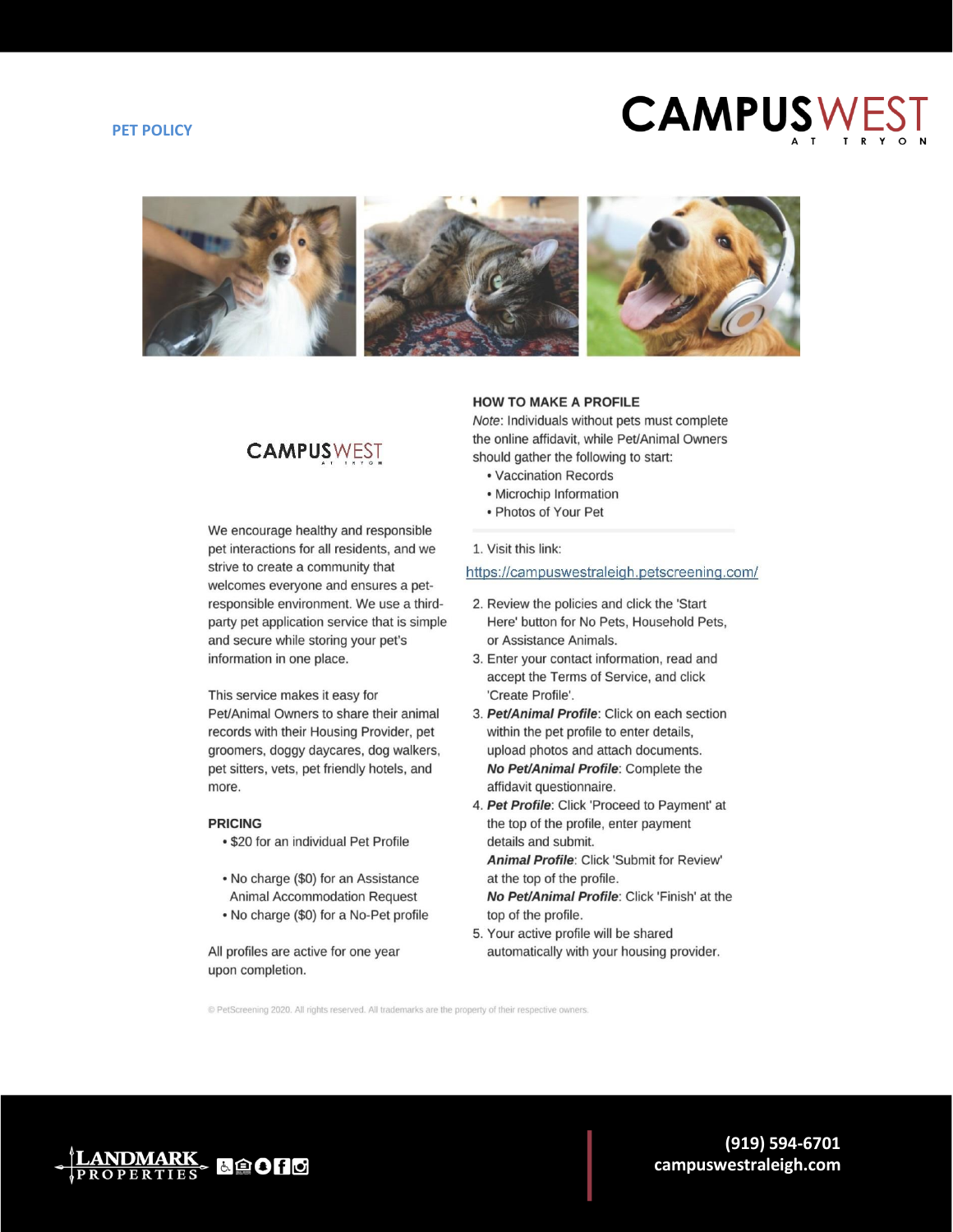

### **WHAT YOU NEED**

We know this process can be a bit overwhelming, so we want to make it as easy as possible. Below you will find information about what is included in your unit and what you will need to bring with you. Be sure to let us know if you have any questions. Be sure to coordinate with your roommates on some of these items so that you don't duplicate.

Your Unit is equipped with the following items:

- Refrigerator
- Stovetop/Oven
- Microwave
- Light fixtures
- Towel Rods in the bathrooms
- Toilet Paper Dispensers in the bathrooms
- Blinds on all windows/patio door

If you have contracted a fully furnished unit, your furniture package includes:

- Couch
- Full XL Mattress
- Full XL Bed Frame
- Two Stackable Dressers
- Desk
- Desk Chair
- Three Barstools
- Entertainment Center
- 42" TV in Living Room

We recommend that you bring the following items:

- Shower curtain
- Bedding this means sheets, pillows, and blankets
- Towels
- Plates, bowls, pots, pans, and other kitchen necessities
- Toiletries
- Vacuum
- Broom and dustpan
- Trash Can
- Mop
- Cleaning supplies

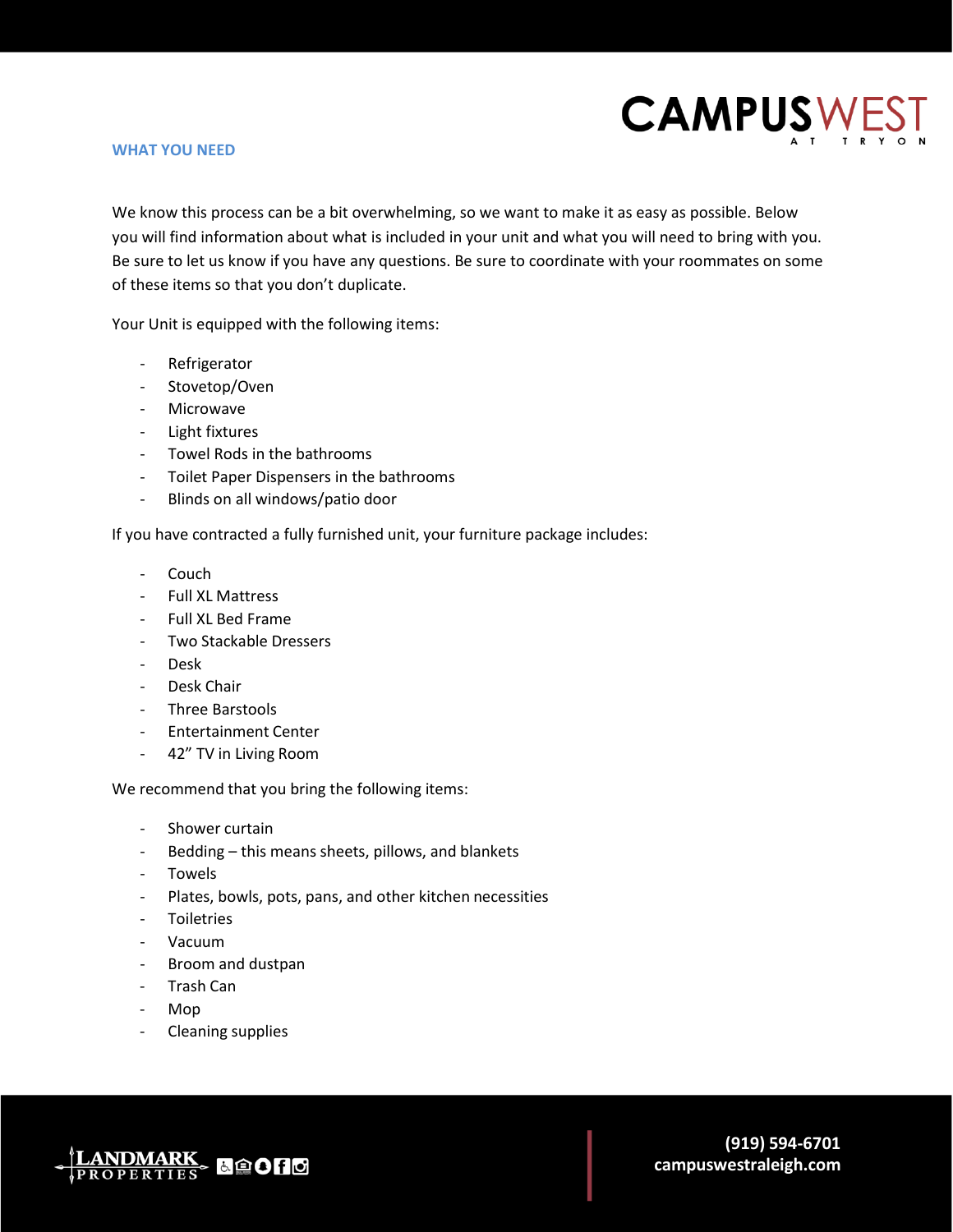

# **1. Get to know each other.**

You're going to be spending a lot of time with your roommate(s) and he or she is your first opportunity to make a new friend at Campus West. Take the time to ask and answer questions -- about family, hobbies, academic interests, etc. Who is this person? Some questions you can ask:

- My birthday is...
- The kinds of food I like to eat are…
- The things I do for fun are…
- What I like to do for exercise is…
- Some things I spend my money on...
- Some things about my family are...
- My major is (or may be)...
- Some things about my hometown/high school are...
- The way I feel about dating is...

## **2. Communicate.**

Open and honest communication is key in building a positive and successful relationship. Take some time and talk to each other and let your roommate(s) know what is important to you. Talk about how you would like for all of you to communicate with each other and how you talk to others when there is a problem or conflict. Living together can be stressful and knowing how the other person operates means that you can resolve conflicts before they grow too large. Healthy relationships take work. Some issues you may wish to discuss include:

- The way I feel about loaning things is...
- The way I would like to decorate our apartment is…
- If something I do upsets you, you would…
- When I am unhappy or mad, I...

## **3. Be open and friendly.**

Remember that all of you may be anxious and concerned about living with new people. Your roommate(s) may be experiencing the same issues and concerns that you are and may be under the same pressures. Talk to each other about what is important to you and things that may affect your relationship as roommates.

# **4. Define "neat."**

Whether you're a neat freak or a slob, you have other people's feelings to consider. With a little give and take, you can each adjust accordingly and make your environment comfortable. You need to make sure that you all (1) agree to how you are going to keep the cottage, and (2) what you are going to do if one of you is not living up to your agreement.

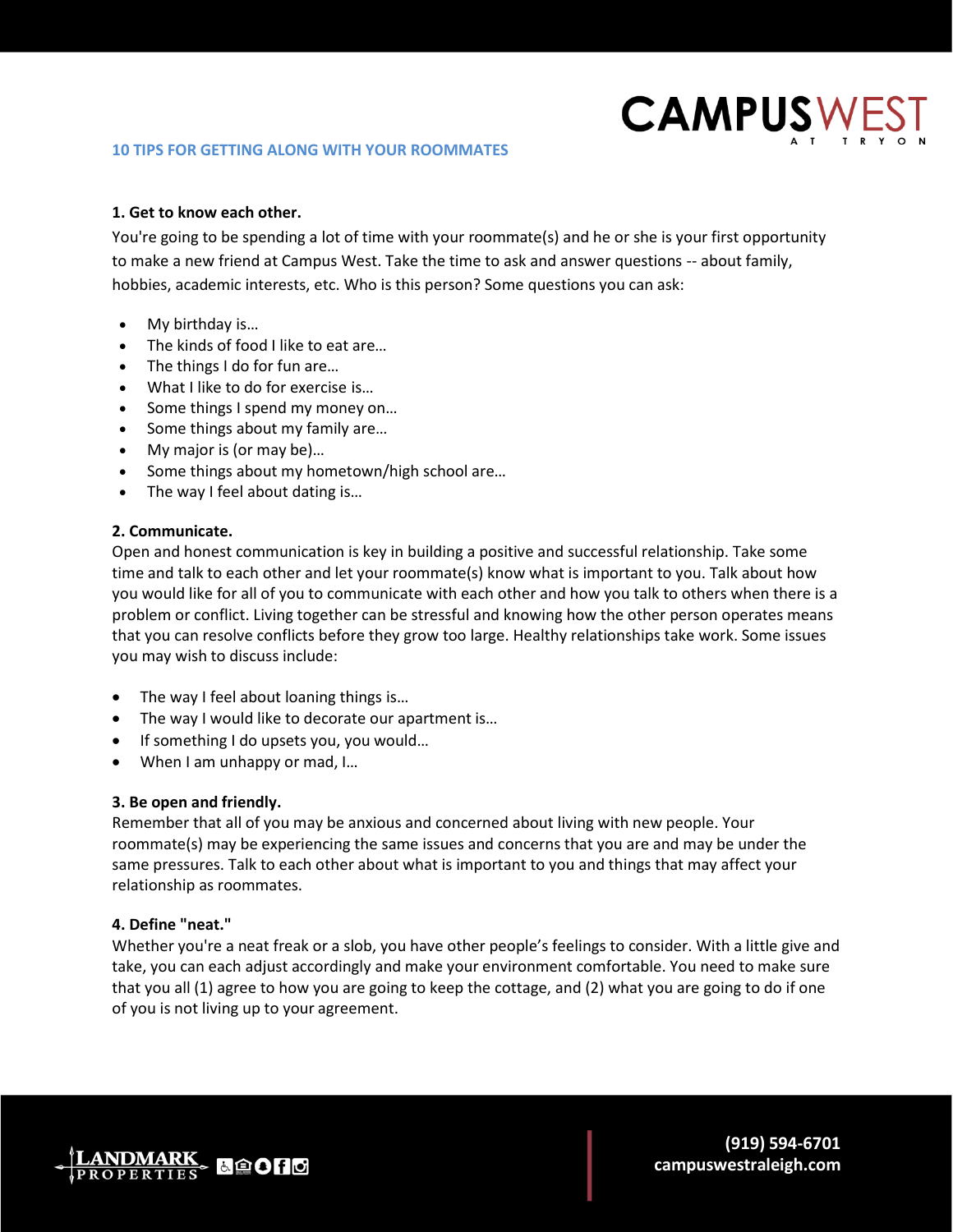# **5. Discuss visitation hours.**

Talk about when it's okay and when it's not okay to have visitors in the apartment. Also discuss how often you all plan to have people over. Do you want your apartment to be a social center or a refuge from the crowds? How about opposite gender guests? When are they allowed in the apartment? Do you think you might have overnight guests? What are the rules for them?

- I would like to avoid having guests over at these times…
- If I feel that a visitor(s) overstays his/her welcome, we would handle it by...
- The way I feel about your friends using my things is...
- The way I feel about having people in the apartment when I am trying to study is...

# **6. Find an activity you can share.**

There's nothing like having something in common to care and talk about. Do you both plan to go to the gym a lot? Maybe you can be workout partners. Perhaps you both enjoy a particular type of film, music, art, or hobby? Do you plan to join any clubs or student organizations? While you will not be spending all your time with your roommate(s), it doesn't mean you can't do some things together.

# **7. What about study times and habits?**

Talk about how you prepare for classes and tests. Do you study in the apartment or in another place like the library, a study room, the student center? If you plan on doing most of your work in your cottage, talk about scheduling times so that you all can have quiet time. Let your roommate(s) know when you have a big test or assignment coming up so that he or she can give you space and quiet time.

# **8. Give each other space.**

Togetherness is great, but too much of a good thing, sometimes that's not so great. You and your roommate(s) need time alone or with other friends. If that is not happening naturally, talk about it.

# **9. Are you okay with sharing?**

Just because you are sharing an apartment, doesn't mean you may want to share other. Talk about what you want to share and what you want of your own. Can you share clothes, CDs, appliances, food, etc.? Setting these boundaries early can avoid later conflicts.

# **10. Pet peeves & personal habits.**

What is a big pet peeve for you? What is something that really bothers you? How do you deal with conflict? Do you yell, get quiet, nurse a grudge? You have the chance to talk in advance before you establish a relationship with these people – USE IT!

- The way I feel about loaning things is...
- The way I react when I am stressed out is...
- When I'm depressed I...
- Something that cheers me up when I am down is...
- I usually let people know I am angry by...
- I become easily annoyed by...